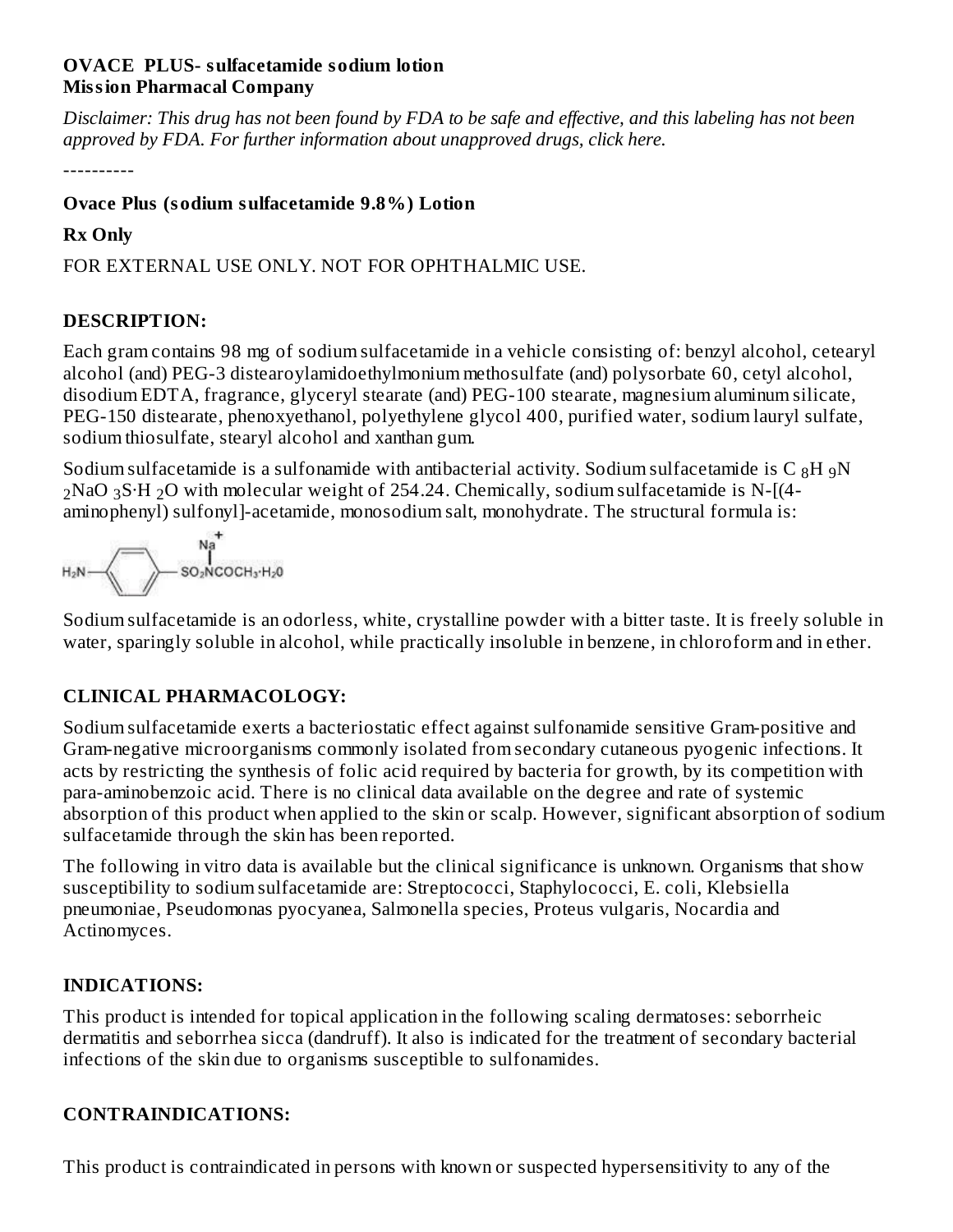ingredients of the product. This product is not to be used by patients with kidney disease.

#### **WARNINGS:**

Sulfonamides are known to cause Stevens-Johnson syndrome in hypersensitive individuals. Stevens-Johnson syndrome also has been reported following the use of sodium sulfacetamide topically. Cases of drug-induced systemic lupus erythematosus from topical sulfacetamide also have been reported. In one of these cases, there was a fatal outcome. **KEEP OUT OF THE REACH OF CHILDREN.**

### **PRECAUTIONS:**

## **FOR EXTERNAL USE ONLY. NOT FOR OPHTHALMIC USE.**

**General:** Nonsusceptible organisms, including fungi, may proliferate with the use of this preparation.

Although rare, sensitivity to sodium sulfacetamide may occur. Therefore, caution and careful supervision should be observed when prescribing this drug for patients who may be prone to hypersensitivity to topical sulfonamides. If the use of this product produces signs of hypersensitivity or other untoward reactions, discontinue use of the preparation. Patients should be carefully observed for possible local irritation or sensitization during long-term therapy. Systemic toxic reactions such as agranulocytosis, acute hemolytic anemia, purpura hemorrhagica, drug fever, jaundice and contact dermatitis indicate hypersensitivity to sulfonamides. Particular caution should be employed if areas of denuded or abraded skin are involved. Systemic absorption of topical sulfonamides is greater following application to large, infected, abraded, denuded or severely burned areas. Under these circumstances, any of the adverse effects produced by the systemic administration of these agents could potentially occur, and appropriate observations and laboratory determinations should be performed.

**Information for Patients:** Patients should discontinue the use of this product if the condition becomes worse or if a rash develops in the area being treated or elsewhere. The use of this product also should be discontinued promptly and the physician notified if any arthritis, fever or sores in the mouth develop. Avoid contact with eyes, lips and mucous membranes.

**Drug Interactions:** This product is incompatible with silver preparations.

**Carcinogenesis, Mutagenesis and Impairment of Fertility:** Long-term animal studies for carcinogenic potential have not been performed on this product to date. Studies on reproduction and fertility also have not been performed. Chromosomal nondisjunction has been reported in the yeast, Saccharomyces cerevisiae, following application of sodium sulfacetamide. The significance of this finding to the topical use of sodium sulfacetamide in the human is unknown.

**Pregnancy:***Category C.* Animal reproduction studies have not been conducted with this product. It is also not known whether this product can affect reproduction capacity or cause fetal harm when administered to a pregnant woman. This product should be used by a pregnant woman only if clearly needed or when potential benefits outweigh potential hazards to the fetus.

**Nursing Mothers:** It is not known whether this drug is excreted in human milk. Because many drugs are excreted in human milk, caution should be exercised when this product is administered to a nursing woman.

**Pediatric** Use: Safety and effectiveness in children under the age of 12 years have not been established.

#### **ADVERSE REACTIONS:**

Reports of irritation and hypersensitivity to sodium sulfacetamide are uncommon. The following adverse reactions, reported after administration of sterile ophthalmic sodium sulfacetamide, are noteworthy: instances of Stevens-Johnson syndrome and instances of local hypersensitivity which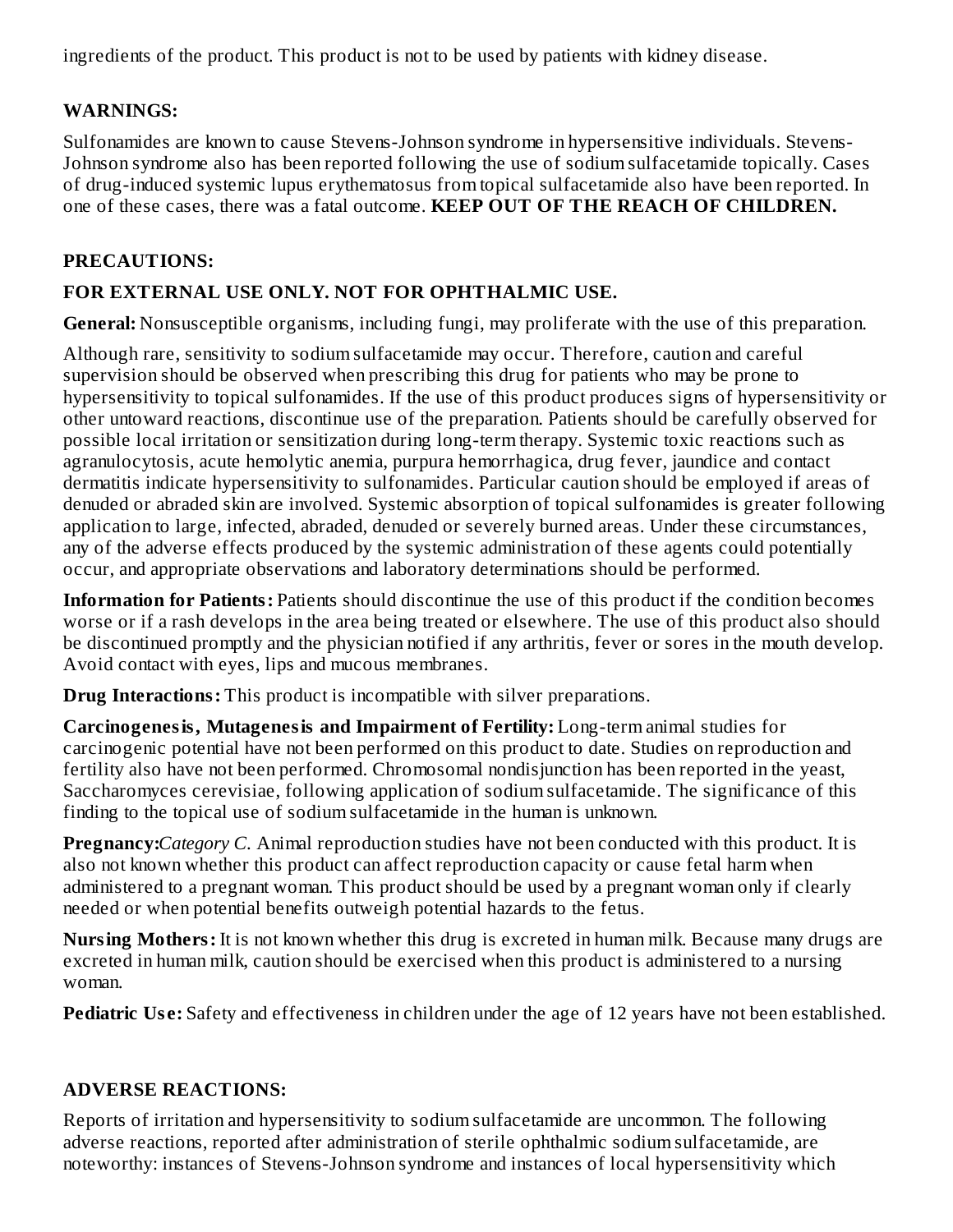progressed to a syndrome resembling systemic lupus erythematosus; in one case a fatal outcome was reported (see WARNINGS).

## **OVERDOSAGE:**

The oral LD  $_{50}$  of sulfacetamide in mice is 16.5 g/kg. In the event of overdosage, emergency treatment should be started immediately.

**Manifestations:** Overdosage may cause nausea and vomiting. Large oral overdosage may cause hematuria, crystalluria and renal shutdown due to the precipitation of sulfa crystals in the renal tubules and the urinary tract. For treatment, contact your local Poison Control Center or your doctor.

## **DOSAGE AND ADMINISTRATION:**

*Seborrheic dermatitis including seborrhea sicca* - Apply to affected areas twice daily (morning and evening), or as directed by your physician. Avoid contact with eyes or mucous membranes. Repeat application as described for eight to ten days. As the condition subsides, the interval between applications may be lengthened. Applications once or twice weekly or every other week may prevent recurrence. Should the condition recur after stopping therapy, the application of this product should be reinitiated as at the beginning of treatment.

*Secondary cutaneous bacterial infections* - Apply to affected areas twice daily for eight to ten days.

# **STORAGE:**

Store at 20°C to 25°C (68°F to 77°F), excursions permitted between 15°C and 30°C (between 59°F and 86°F). Brief exposure to temperatures up to 40°C (104°F) may be tolerated provided the mean kinetic temperature does not exceed 25°C (77°F); however, such exposure should be minimized.

## **NOTICE:**

Protect from freezing and excessive heat. The product may tend to darken slightly on storage. Slight discoloration does not impair the efficacy or safety of the product. Keep bottle tightly closed.

Occasionally, a slight discoloration of fabric may occur when an excessive amount of the product is used and comes in contact with white fabrics. This discoloration, however, presents no problem, as it is readily removed by ordinary laundering without bleaches.

## **HOW SUPPLIED:**

This product is supplied in the following size(s):

2 oz. (57 g) bottles, **NDC** 0178-0620-02

4 oz. (113 g) bottles, **NDC** 0178-0620-94

**To report** a serious adverse event or obtain product information, call 1-800-298-1087.

Manufactured for:

## MISSION PHARMACAL COMPANY

San Antonio, TX 78230 1355 825876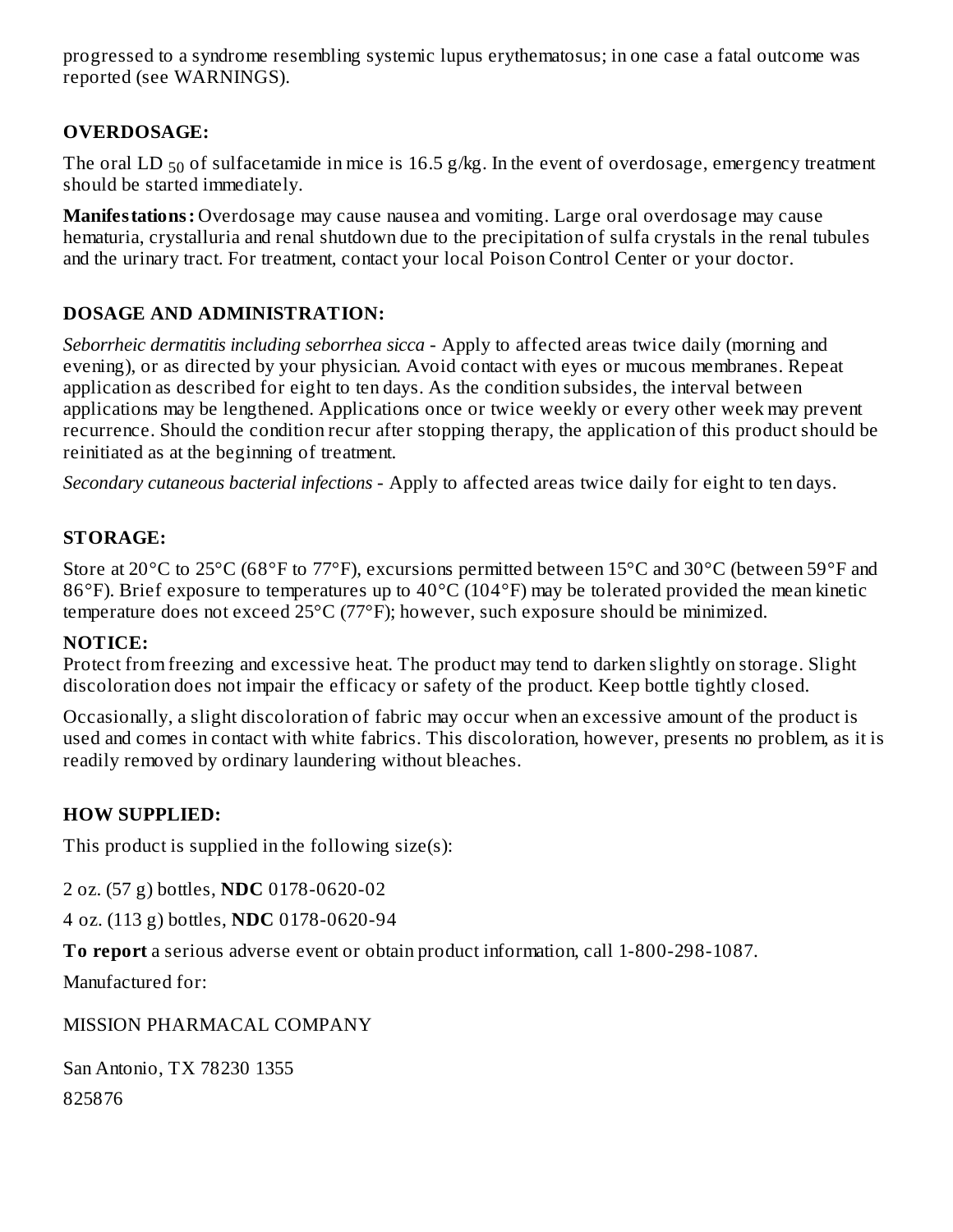

| <b>OVACE PLUS</b>                                                            |                         |                                   |                          |               |          |  |  |  |
|------------------------------------------------------------------------------|-------------------------|-----------------------------------|--------------------------|---------------|----------|--|--|--|
| sulfacetamide sodium lotion                                                  |                         |                                   |                          |               |          |  |  |  |
|                                                                              |                         |                                   |                          |               |          |  |  |  |
| <b>Product Information</b>                                                   |                         |                                   |                          |               |          |  |  |  |
| <b>Product Type</b>                                                          | HUMAN PRESCRIPTION DRUG | Item Code (Source)                |                          | NDC:0178-0620 |          |  |  |  |
| <b>Route of Administration</b>                                               | <b>TOPICAL</b>          |                                   |                          |               |          |  |  |  |
|                                                                              |                         |                                   |                          |               |          |  |  |  |
|                                                                              |                         |                                   |                          |               |          |  |  |  |
| <b>Active Ingredient/Active Moiety</b>                                       |                         |                                   |                          |               |          |  |  |  |
| <b>Ingredient Name</b>                                                       |                         |                                   | <b>Basis of Strength</b> |               | Strength |  |  |  |
| SULFACETAMIDE SODIUM (UNII: 4NRT660KJQ) (SULFACETAMIDE -<br>UNII:4965G3J0F5) |                         | SULFACETAMIDE SODIUM 98 mg in 1 g |                          |               |          |  |  |  |
|                                                                              |                         |                                   |                          |               |          |  |  |  |